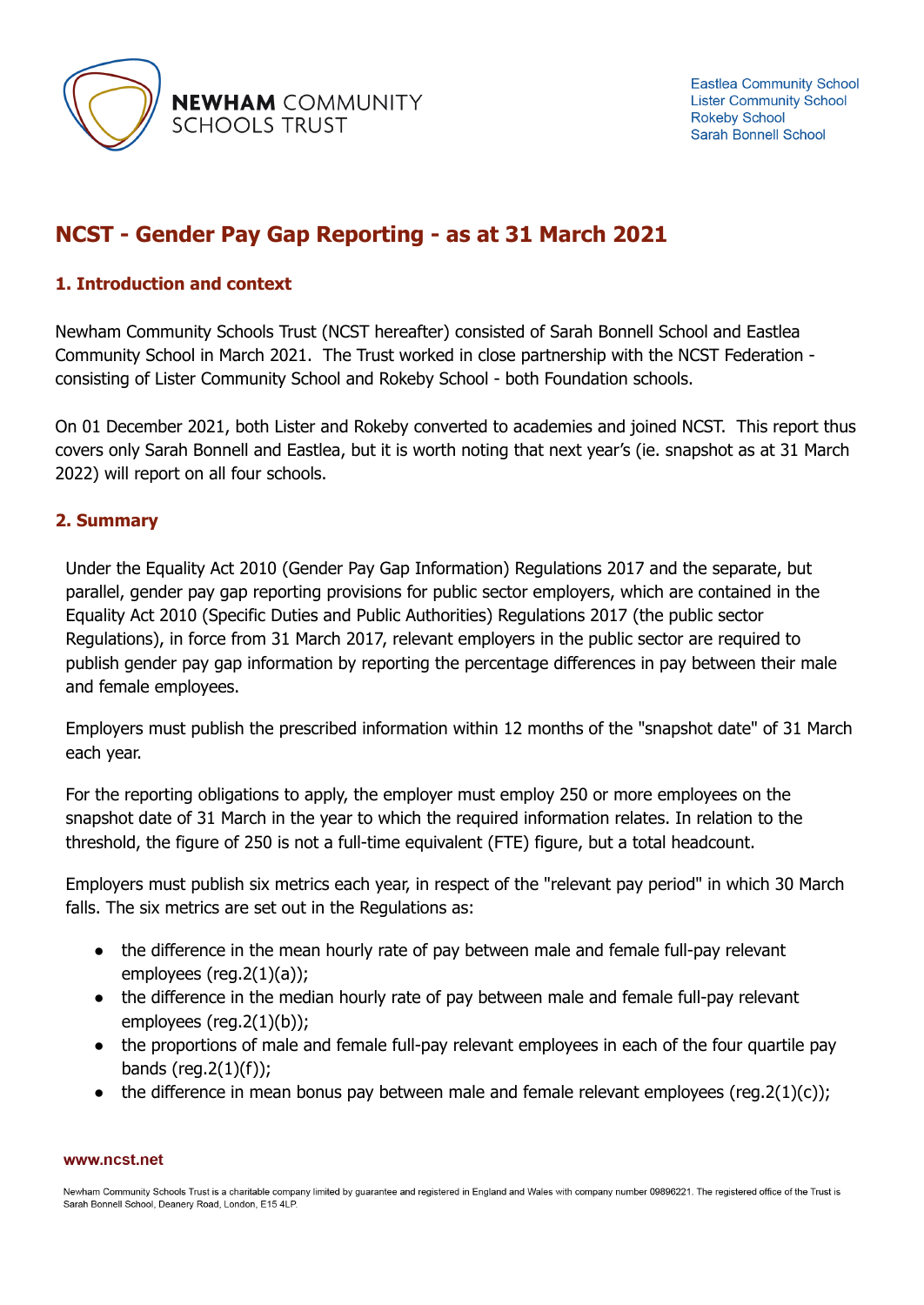- $\bullet$  the difference in median bonus pay between male and female relevant employees (reg.  $2(1)(d)$ ); and
- $\bullet$  the proportions of male and female relevant employees who received bonus pay (reg.  $2(1)(e)$ ).

# **3. Gender Pay at Newham Community Schools Trust**

At the snapshot date of 31 March 2021, NCST had 298 employees. 217 (73%) were female and 74 (27%) were male.

We are a flexible and family-friendly employer, offering a significant number of roles on a part- time and/or term-time only basis. A substantial number of our employees who take up this flexibility are female.

### **4. Pay Reports**

### **4.1 Mean hourly pay**

The mean male hourly pay across NCST is £25.23. For females, it is £21.66.

**Mean gender pay gap** (calculated using hourly pay) = 14.1% - this is lower than the UK average figure $^1$ 

This means that on average, men at NCST are paid 14.1% more than women. This means for every £1 a man earns at NCST, a woman will earn 86p.

### **4.2 Median hourly pay**

The median male hourly pay across NCST is £21.74. For females, it is £20.64.

**Median pay difference** (calculated using hourly pay) = 5.1% - this is a smaller gap than the national figure of  $7.9\%$ <sup>2</sup>

This means that when using the median, men at NCST are paid 5.1% more than women. This means for every £1 a man earns at NCST, a woman will earn 95p.

Percentage of women who received a bonus  $= 4.5\%$ 

Percentage of men who received a bonus  $= N/A$  (no men received a bonus)

<sup>1</sup> The UK's average gender pay gap in favour of men is 15.4% in 2021, up from 14.9% in 2020.

<sup>2</sup> According for the Office for National Statistics (ONS), median hourly pay for full-time employees was 7.9% less for women than for men in April 2021.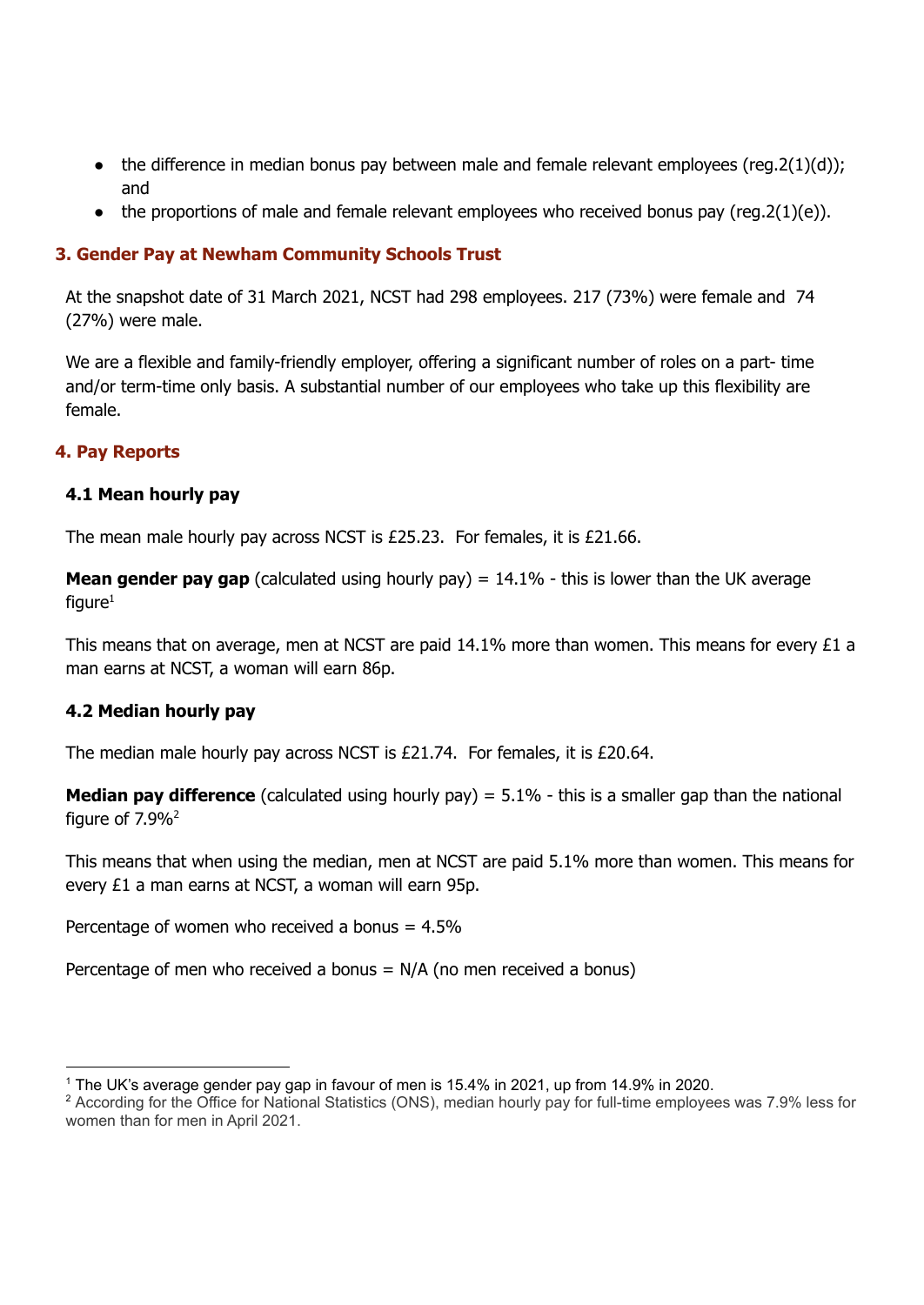## **4.3 Pay quartiles**

| Pay quartiles              | Males | Females |
|----------------------------|-------|---------|
| Lower $(0 - 25%)$          | 20.9% | 79.1%   |
| Lower middle $(26 - 50\%)$ | 22.1% | 77.9%   |
| Upper middle (51 - 75%)    | 19.1% | 80.9%   |
| Upper (76 - 100%)          | 40.3% | 59.7%   |

We have a higher proportion of females in every quartile, including the upper quartile. This illustrates that the overall pay gap is a result of the low proportion of males in comparison to female employees. Although we have a majority of women in the junior pay grades, we also have a majority of women in the upper leadership pay grades.

# **5. General Pay Principles**

Newham Community Schools Trust is committed to ensuring staff are remunerated in a fair, transparent and consistent manner, ensuring the retention of quality staff and equality of opportunity for all<sup>3</sup>.

The gender pay gap is different from equal pay. The gender pay gap measures the differences between the average pay of male and female employees, irrespective of job role or seniority. Equal pay concerns pay differences between male and female employees performing the same or similar work, or work of equal value.

Newham Community Schools Trust is, therefore, confident that its gender pay gap does not stem from paying men and women differently for the same or equivalent work. Rather, its gender pay gap is the result of the roles in which men and women work within the Trust and the salaries that these roles attract.

Although not bound by the School Teachers' Pay and Conditions document (STPCD)<sup>4</sup>, the Trust has made an active commitment to ensure that terms and conditions of employment for all teaching staff will be no less than those provided for within the STPCD which is entirely irrespective of gender.

The Trust will ensure that terms and conditions of employment for all support staff will be no less than those provided for under national and local agreements for school-based staff, as outlined in the Green Book and local conditions of service for schools which are entirely irrespective of gender.

<sup>&</sup>lt;sup>3</sup> Including compliance with equalities legislation i.e. Employment Rights Act 1996, Employment Relations Act 1999, Employment Act 2002, Part Time Workers (Prevention of Less Favourable Treatment) regulations 2000, Fixed Term Employees (Prevention of Less Favourable Treatment) Regulations 2002 and Equalities Act 2010/2012.

<sup>4</sup> School Teachers Pay and Conditions Document September 2021 - Department for Education